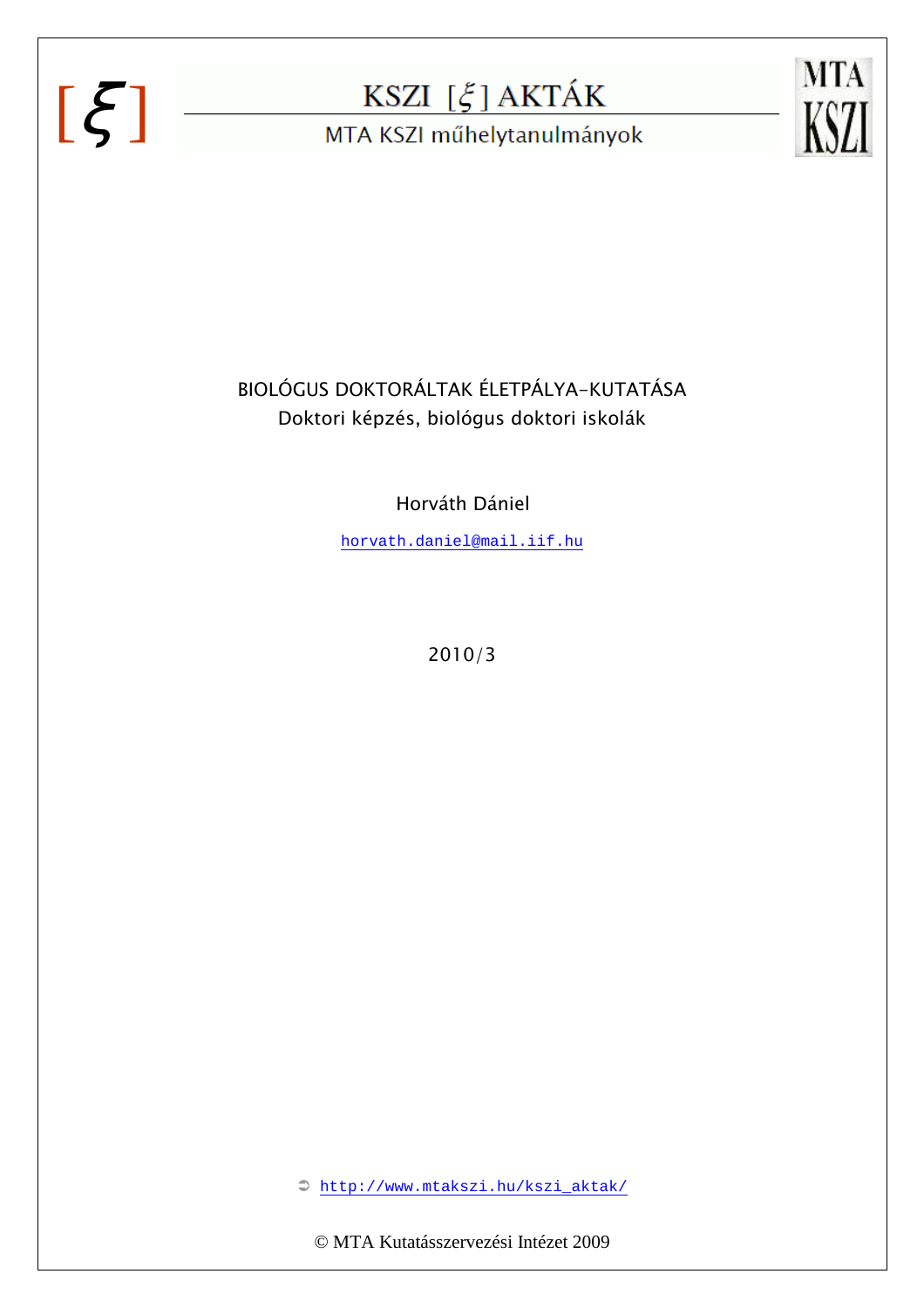## BIOLÓGUS DOKTORÁLTAK ÉLETPÁLYA-KUTATÁSA<sup>1</sup>

### Doktori képzés, biológus doktori iskolák

#### **HORVÁTH DÁNIEL**

A Jedlik Ányos Program keretében a PhD fokozattal rendelkező fiatal (40. életévét be nem töltött) biológus kutatók életpályáját feltáró vizsgálat részét képezte a doktori képzés, illetve a biológus doktori iskolák rövid, statisztikai alapú ismertetése. Az elemzés – terjedelmi okokból - kimaradt az összefoglaló tanulmányból, ám a téma teljes körű áttekintéséhez hasznos lehet megismerni a biológusok legmagasabb szintű képzésnek keretet biztosító intézményrendszert.

A biológus doktori iskolákat és hallgatóinak főbb jellemzői alapvetően az Oktatási és Kulturális Minisztérium (OKM)<sup>2</sup>, valamint az Országos Doktori Tanács (ODT) statisztikai adatainak segítségével mutathatók be. Ezek közül az OKM éves bontású felsőoktatási statisztikáiban megtalálhatóak a PhD képzésre vonatkozó legfontosabb adatok, így ezek idősoros áttekintése egészen 2001-ig visszamenőleg lehetséges. Az ODT adatai ezzel szemben összegzett, éves bontásban nem elérhető adatok, melyeket elsődleges adatforrásként csak azon esetekben használtuk fel, ha az OKM felsőoktatási statisztikái nem rendelkeztek erre vonatkozó adatokkal (pl. abszolutórium- és fokozatszerzési arányok intézményenként). Az ODT adatait használtuk fel ezen kívül a biológus doktori iskolák bemutatása során is. Mind az OKM, mind az ODT adatai a teljes alapsokaságra, tehát az összes biológus PhD hallgatóra vonatkoznak.

Hazánkban a hivatalos doktori képzés 1992-ig nyúlik vissza – az ekkor elindult programokat 1994-ben akkreditálták véglegesen. A posztgraduális képzés szerkezetében jelentős változás következett be 2001-ben, mikor az addig működő doktori programok helyébe a doktori iskolák léptek, melyeket a Magyar Felsőoktatási Akkreditációs Bizottság (MAB) először ideiglenesen, majd később többségüket véglegesen akkreditálta.

A 2009. június 29-i állapot szerint 166 doktori iskola működik a MAB jóváhagyásával az ország 25 felsőoktatási intézményében; ezek közül a legtöbb iskolát a legnagyobb, legtöbb kart magába integráló intézmények működtetik (sorrendben: DE, PTE, SZTE, ELTE, BME).

A doktori iskolák 8 tudományterület összesen 53 tudományágában nyújtanak lehetőséget doktori tanulmányok folytatására, de az iskolák egy része nem tisztán egy tudományággal foglalkozik, hanem – multi- és interdiszciplináris rendszerben – egyszerre több területet fog össze, főként speciális kutatási témák által. Ezen esetekben gyakran az érintett tudományterületek is különbözőek.

<sup>&</sup>lt;sup>1</sup> Fiatal kutatók: doktori képzés és életpálya-modellek. Az MTA Kutatásszervezési Intézetében folyó kutatást az NKTH Jedlik Ányos Programja támogatta.

 $22010$  második félévétől: Nemzeti Erőforrás Minisztérium (NEFMI)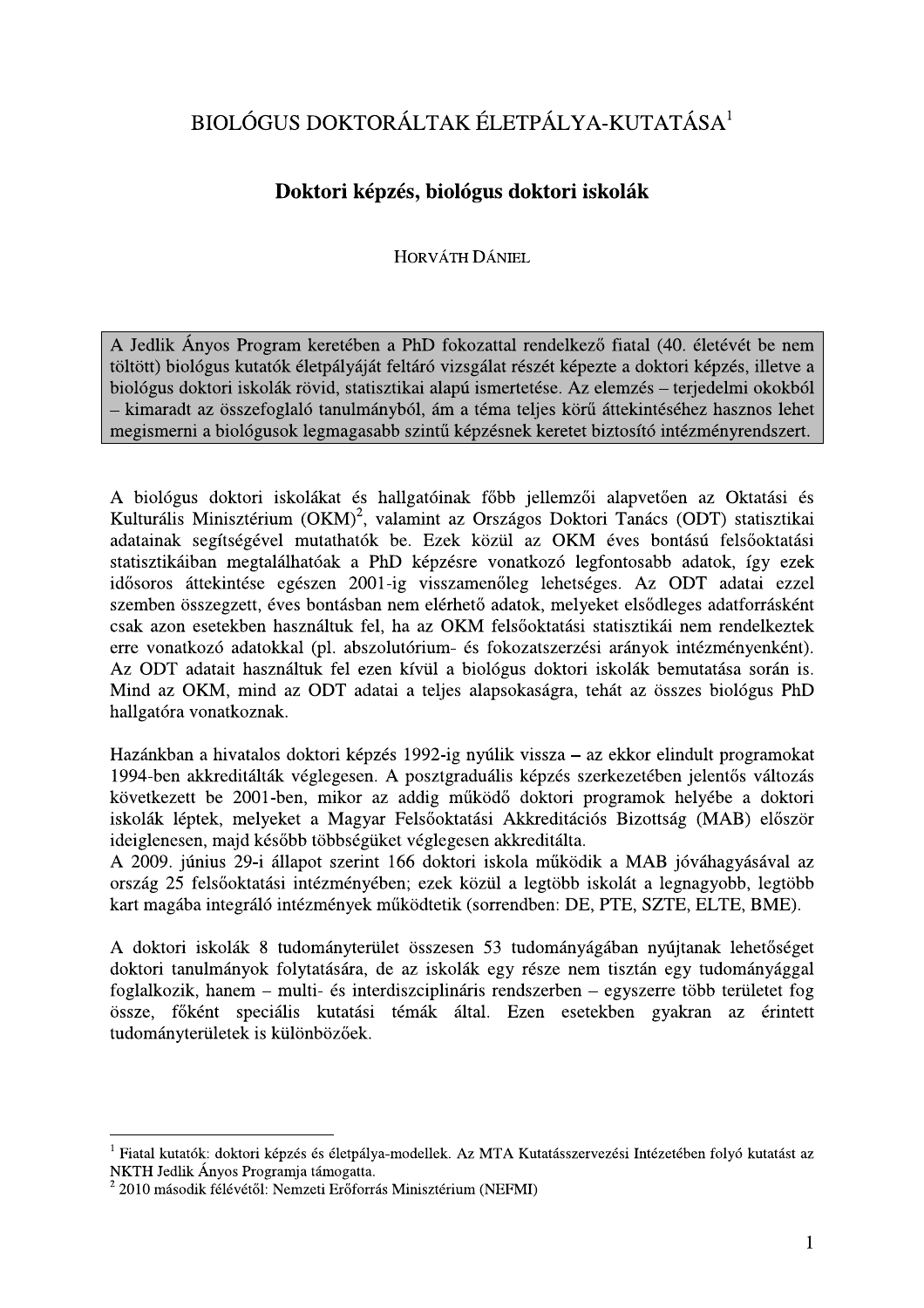#### Doktorandusz hallgatók létszámának alakulása

A felsőoktatással kapcsolatos általános tendenciák közül a legnagyobb horderejű, legtöbb vitát kiváltó jelenség az utóbbi években kétségkívül a jelentkezők számának csökkenése volt. (A 2004-es jelentkezési csúcshoz képest az utóbbi két felvételi időszak kivételével évről-évre viszonylag jelentős mértékben csökkent a felsőoktatásba jelentkezők száma.) Ehhez képest a felvettek, tehát a felsőoktatásba bekerülők száma kisebb mértékben változott; ugyanez mondható el a doktoranduszok számáról is, amely – amellett, hogy némi csökkenés megfigyelhető ez esetben is – nagyobb létszámapadást mindössze a 2006/2007-es tanévtől produkált.

1. ábra. A doktorandusz hallgatók és a PhD képzésbe újonnan belépők számának változása  $(2000/2001 - 2008/2009)$ 



(Forrás: Felsőoktatási statisztikák, www.okm.gov.hu)

A diagram által szemléltetett tendencia egyértelmű: a doktori képzésben részt vevő hallgatók – és az újonnan belépők – számának csökkenése elsősorban a levelezős PhD képzés háttérbe szorulásával magyarázható. (Az esti és távoktatásos képzés soha nem volt jelentős a doktori képzés esetében.) Ha ugyanis megyizsgáljuk a nappali tagozaton doktori képzésben részt vevők, illetve tanulmányaikat megkezdők számát, akkor mindössze kismértékű csökkenést tapasztalunk, szemben azzal, ha minden tagozatra kiterjedően szemléljük az adatokat. Érdemes megjegyezni, hogy a doktorandusz hallgatók száma olyan felsőoktatási környezetben kezdett csökkenni, amikor éppen az egyre gyarapodó létszámú évfolyamok kerültek abba a helyzetbe, hogy eldöntsék, tanulnak-e tovább a doktori iskolák valamelyikében. Mindezt igazolják az OKM felsőoktatási statisztikáinak adatai is, mely szerint az utóbbi 4-5 évben egyharmadával csökkent a diplomások arányához képes a doktori iskolát elkezdők részaránya.<sup>3</sup> Reménytkeltő lehet ugyanakkor, hogy a legutóbbi tanév adatai alapján a doktori iskolák új belépőinek száma ismét némi növekedést mutat.

#### Biológus doktori iskolák

<sup>&</sup>lt;sup>3</sup> OKM Felsőoktatási Statisztika. URL: http://www.okm.gov.hu/main.php?folderID=1488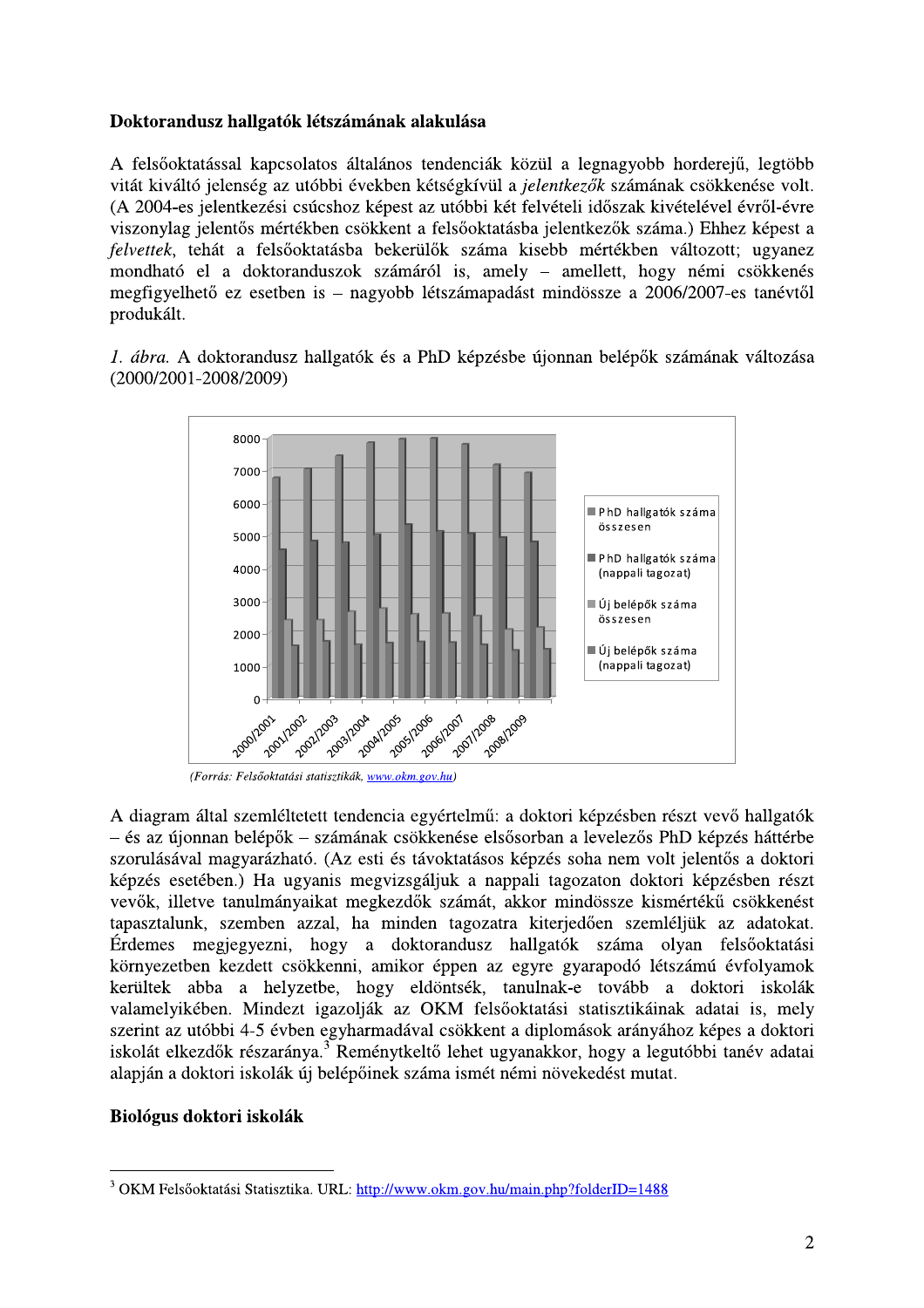A Fiatal kutatók: doktori képzés és életpálya-modellek kutatás keretében megvizsgált biológus doktori iskolák – első látásra magától értetődően – a természettudományok, azon belül a biológiai tudományok körében működnek. Ugyanakkor, mivel egyes doktori iskolák kutatási témák köré szerveződnek, előfordul, hogy valamely iskolát nem lehet egyértelműen besorolni egyik vagy másik tudományág kategóriájába.

Az Országos Doktori Tanács nyilvántartása szerint a magyarországi egyetemeken összesen nyolc, biológiai tudományokkal, illetve részben azokkal foglalkozó doktori iskola működik. A biológiai tudományok területén folytatott doktori képzés népszerűségét jelzi, hogy az iskolák többsége már hosszú ideje létezik – némelyik még az 1990-es években kezdte meg tevékenységét.

| Intézmény   | Doktori iskola elnevezése                                                     | Működésén<br>ek kezdete | Tudományág                                                                           |
|-------------|-------------------------------------------------------------------------------|-------------------------|--------------------------------------------------------------------------------------|
| DE          | Juhász-Nagy Pál Biológiai<br>és Környezettudományi<br>Doktori Iskola          | 2000.08.31.             | Környezettudományok;<br>Biológiai tudományok                                         |
| <b>ELTE</b> | Biológiai Tudományok<br>Doktori Iskola                                        | 2000. 12. 15.           | Biológiai tudományok                                                                 |
| PE          | Molekuláris- és<br>Nanotechnológiák Doktori<br>Iskola                         | 2006.09.01.             | Fizikai tudományok;<br>Biológiai tudományok;<br>Anyagtudományok és<br>technológiák   |
| <b>PPKE</b> | Interdiszciplináris<br>Műszaki Tudományok<br>Doktori Iskola                   | 2002.09.01.             | Biológiai tudományok;<br>Villamosmérnöki<br>tudományok;<br>Informatikai tudományok   |
| <b>PTE</b>  | Biológiai Tudományok<br>Doktori Iskola                                        | 2002.09.01.             | Biológiai tudományok                                                                 |
| SЕ          | Molekuláris<br>Orvostudományok<br>Doktori Iskolájának                         | 2000. 10. 01.           | Biológiai tudományok;<br>Elméleti<br>orvostudományok;<br>Klinikai<br>orvostudományok |
| <b>SZIE</b> | Biológia Tudományi<br>Doktori Iskola                                          | 2000. 12. 22.           | Biológiai tudományok                                                                 |
| <b>SZTE</b> | Biológia Doktori Iskola<br>Egrrác: Országos Doktori Tanács, ununy doktori byl | 1995. 10. 15.           | Biológiai tudományok                                                                 |

1. táblázat. A biológiai tudományok területén működő doktori iskolák

(Forrás: Országos Doktori Tanács, www.doktori.hu

A nyolc felsorolt doktori iskola közül mindössze négy foglalkozik kizárólag biológiai tudományokkal (ELTE, PTE, SZIE, SZTE), a többi doktori iskola esetében – főként a kutatott témák jellegéből fakadóan – más tudományágak is megjelennek.

#### A biológus doktorandusz hallgatók létszáma

Mielőtt sorra vennénk a biológus doktorandusz hallgatók különböző statisztikai jellemzőit, feltétlenül meg kell említeni a rendelkezésre álló adatok felhasználhatóságának korlátait. Olyan adatok, melyek a PhD hallgatókra vonatkozóan valamiféle bontásban jelennek meg tehát nem összegző adatok -, az Oktatási és Kulturális Minisztérium felsőoktatási statisztikái között találhatóak. Ezek nem doktori iskolánként, hanem intézményi bontásban, tudományáganként teszik közzé a doktorandusz hallgatók legfontosabb jellemzőit, ami esetenként nem teszi lehetővé, hogy a hallgatókat egyértelműen az egyes iskolákhoz lehessen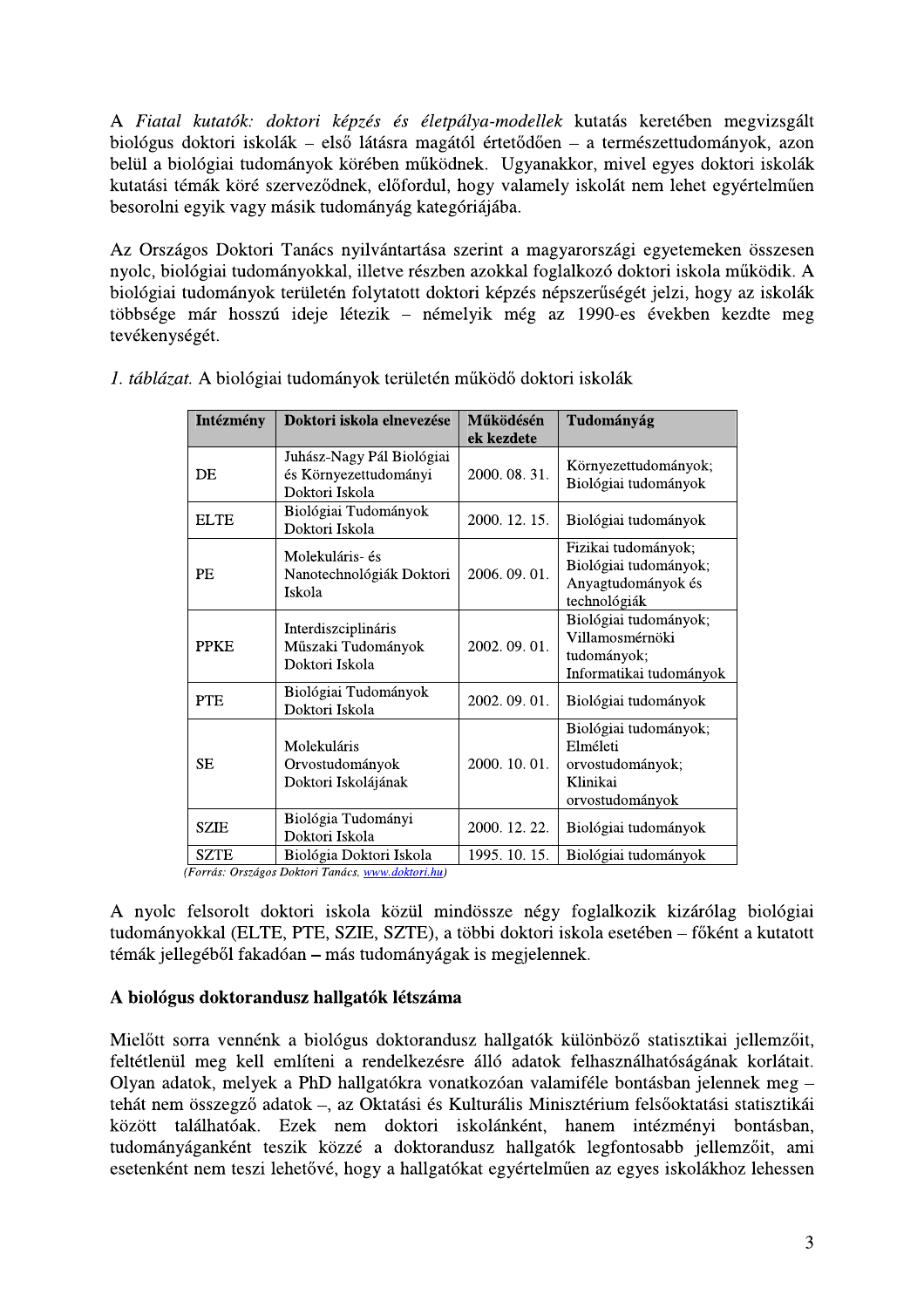kötni. A PhD hallgatók statisztikai jellemzőinek áttekintése során elsőként az OKM felsőoktatási statisztikáiban egyértelműen a biológiai tudományok kategóriájához kapcsolható hallgatókat vesszük számításba (idősoros áttekintés lehetséges), majd ezt követően ismertetjük az Országos Doktori Tanács adatai alapján megállapítható eredményeket (idősoros áttekintés nem lehetséges).

A biológiai tudományok területén doktori képzésben részt vevő hallgatók az összes PhD hallgató közül – létszám tekintetében – előkelő helyen állnak a tudományágak összevetésében.

| Rangszám                   | Tudományág                            | <b>PhD</b><br>hallgatók<br>száma (fő) | <b>Ebből</b><br>nappali<br>tagozatos<br>$(f\H{o})$ | <b>Ebből</b><br>levelező<br>tagozatos<br>$(f\H{o})$ | Arányuk az<br>összes PhD<br>hallgatóból<br>$(\%)$ |
|----------------------------|---------------------------------------|---------------------------------------|----------------------------------------------------|-----------------------------------------------------|---------------------------------------------------|
| 1.                         | Irodalomtudományok                    | 432                                   | 319                                                | 113                                                 | 6,25                                              |
| 2.                         | Gazdálkodás és<br>szervezéstudományok | 417                                   | 199                                                | 218                                                 | 6,03                                              |
| 3.                         | Állam- és jogtudományok               | 411                                   | 188                                                | 223                                                 | 5,95                                              |
| 4.                         | Történelemtudományok                  | 382                                   | 336                                                | 46                                                  | 5,53                                              |
| 5.                         | Biológiai tudományok                  | 289                                   | 270                                                | 19                                                  | 4,18                                              |
| 5.                         | Neveléstudományok                     | 289                                   | 196                                                | 93                                                  | 4,18                                              |
| 7.                         | Földtudományok                        | 261                                   | 181                                                | 80                                                  | 3,78                                              |
| 8.                         | Informatikai tudományok               | 252                                   | 227                                                | 25                                                  | 3,65                                              |
| 9.                         | Nyelvtudományok                       | 241                                   | 201                                                | 40                                                  | 3,49                                              |
| 10.                        | Elméleti orvostudományok              | 187                                   | 119                                                | 68                                                  | 2,71                                              |
| 11.                        | Kémiai tudományok                     | 175                                   | 167                                                | 8                                                   | 2,53                                              |
| 11.                        | Fizikai tudományok                    | 175                                   | 166                                                | 9                                                   | 2,53                                              |
| <b>TOP 12</b><br>összesen: |                                       | 3511                                  | 2569                                               | 942                                                 | 50,81                                             |

| 2. táblázat. PhD hallgatók tudományágankénti rangsora (2008/2009-es tanév) |  |
|----------------------------------------------------------------------------|--|
|----------------------------------------------------------------------------|--|

(Forrás: Országos Doktori Tanács, www.doktori.hu)

A természettudományok közül legnagyobb számú doktorandusz hallgatót felmutató biológiai tudományokat csupán négy olyan tudományág előzi meg, melyek "merítési bázisa" (a tudományághoz társítható szakokon diplomát szerzők száma) jóval nagyobb. További jellegzetessége a biológus doktori képzésnek (és gyakorlatilag a többi természettudományos PhD képzésnek is), hogy alacsony a nem nappali tagozaton tanulók aránya, szemben egynémely tudományággal, mely esetében az egyéb tagozatosok (levelezősök) aránya igen ielentős.

A táblázatban feltüntetett legfrisebb adatok csupán egy pillanatképet mutatnak be a biológus doktoranduszok létszámát illetően. Mindenképpen érdemes – most már csak a biológus PhD hallgatókra koncentrálva – néhány év távlatában megvizsgálni a létszám alakulását.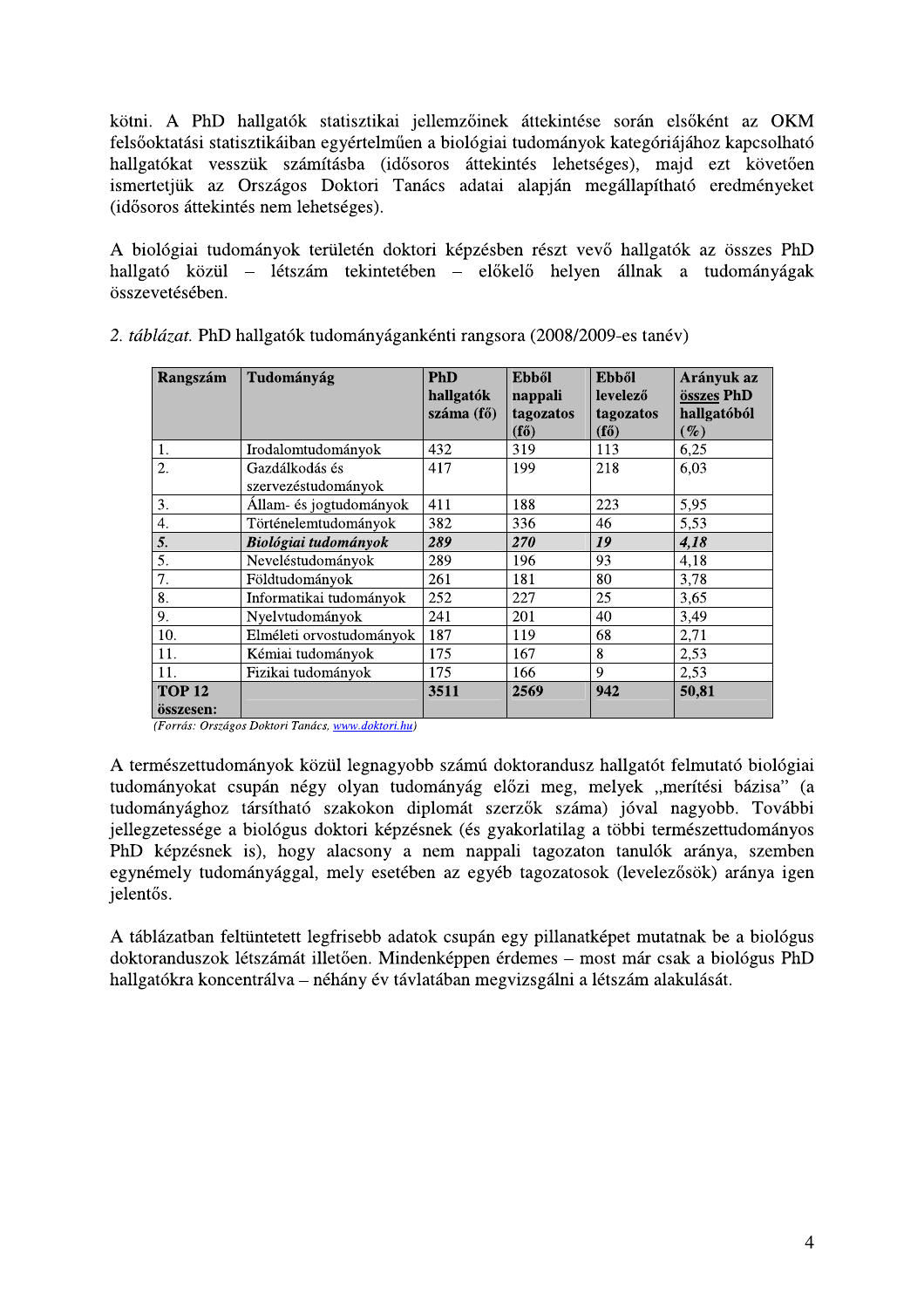

2. ábra. Biológus doktorandusz hallgatók számának alakulása (2000/2001-2008/2009)

A biológus PhD hallgatók számának alakulását érdemes összehasonlítani az összes doktorandusz számának alakulásával (ld. 1. diagram) – ez esetben megállapítható, hogy az összes, doktori képzésben részt vevő hallgató létszámát tekintve a 2004/2005-ös és 2005/2006-os év jelentette a csúcsot; ezt követően a növekedés csökkenésbe váltott. Ezzel szemben a biológus doktoranduszok száma még ezt követően, a 2006/2007-es tanévben is növekedett (ekkor érte el maximumát) – sőt, ekkor figyelhető meg az egyik legjelentősebb létszámnövekedés is. Ezt követően azonban már a biológus doktoranduszok száma is csökkenni kezdett, s a csökkenés mértéke a 2008/2009-es tanévben tovább fokozódott.

Tovább árnyalható a kép az egyes években elsőéves, illetve utolsó éves biológus doktoranduszok számának vizsgálatával.

3. ábra. Első- és utolsó éves biológus PhD hallgatók számának alakulása (2000/2001-2008/2009, összes tagozaton)



(Forrás: Felsőoktatási statisztikák, www.okm.gov.hu)

<sup>&</sup>lt;sup>4</sup> Az elsőéves PhD hallgató nem feltétlenül új belépő, de az OKM felsőoktatási statisztikáiban tudományágakra vonatkozóan csak évfolyamonkénti bontás található.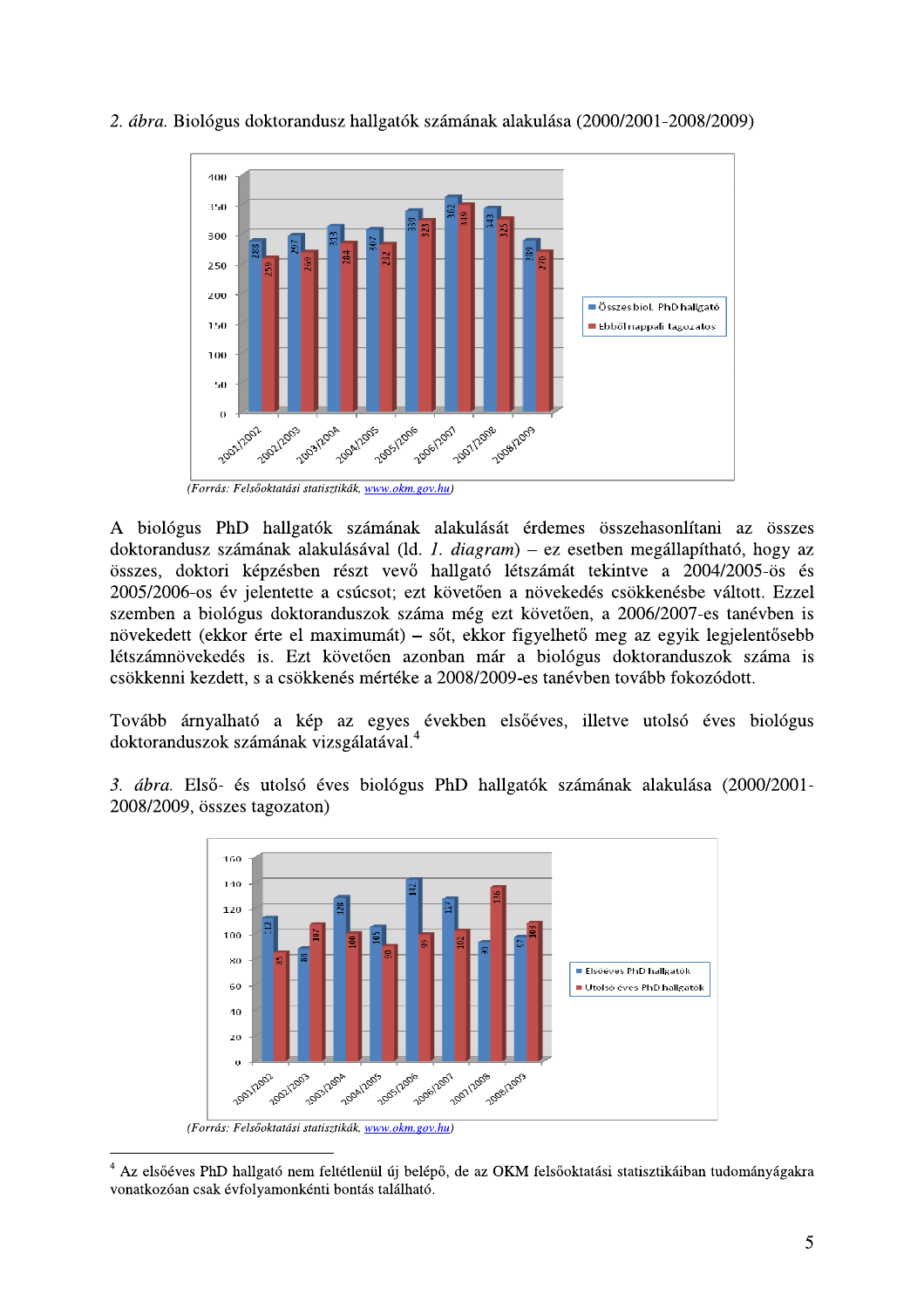A két adatsor áttekintése során megállapítható, hogy mind az elsőévesek, mind az utolsóévesek száma jelentős ingadozást mutat; főként a doktori iskolák első évfolyamán tanulók száma változik jelentősen évről-évre. A hullámzó tendencia a 2005/2006-os tanévig tartott; ekkortól kezdve egyre kisebb az első évfolyamra beiratkozó PhD hallgatók száma ezzel párhuzamosan ugyanakkor a korábbi, nagyobb elsőéves létszám miatt egyre növekszik az utolsó évesek létszáma (és aránya). Egy-két év múltán azonban – mivel csökkenő létszámú utánpótlásról beszélhetünk – az utolsó évesek száma is jelentősebb csökkenésnek fog indulni, ami a biológia PhD hallgatók számának jelentős apadását eredményezheti.

Árnyaltabbá teszi a létszámváltozással kapcsolatos képet, ha megyizsgáljuk az egyes biológus doktori iskolák 2001 és 2009 közötti létszámváltozását is. Ehhez – mint már arról szó volt – az OKM adatait használjuk fel, mivel ebben éves bontásban megtalálhatók az egyes doktori iskolák létszámadatai.



4. ábra. Biológus doktori iskolák létszámváltozása (2000/2001-2008/2009, összes tagozaton)

(Forrás: Felsőoktatási statisztikák, www.okm.gov.hu)

A megvizsgált biológus doktori iskolák közül – létszám tekintetében – egyértelműen kiemelkedik az Eötvös Loránd Tudományegyetem és a Szegedi Tudományegyetem által indított képzés jelentősége. E két doktori iskola létszámbeli aránya egymáshoz képest a vizsgált időszakban nem változott jelentősen, a különböző hallgatószám-változási folyamatok mindkét intézmény esetében hasonlóan jelentkeztek. A két doktori iskola együttes hallgatólétszáma ugyanakkor kiteszi a biológus doktoranduszok háromnegyedét-négyötödét, ami igen jelentős részaránynak mondható. Nagyjából állandó és azonos részt képvisel a biológus doktoranduszok körében a Debreceni Egyetem, a Pécsi Tudományegyetem és a Szent István Egyetem doktori iskolája.

Az egyes években jellemző létszám mellett érdemes megvizsgálni az elsőévesek számának 2001/2002-es és 2008/2009-es tanév közti időszakban bekövetkezett változását is. Ismét hangsúlyozni kell, hogy az OKM felsőoktatási statisztikáinak tudományágankénti és intézményenkénti bontásban közölt adataiból az új belépők száma nem derül ki teljesen pontosan, mivel a hallgatók száma évfolyamonkénti bontásban szerepel, ezért csupán ennek vizsgálata lehetséges. Elmondható ugyanakkor, hogy nagyságrendileg az új belépők száma és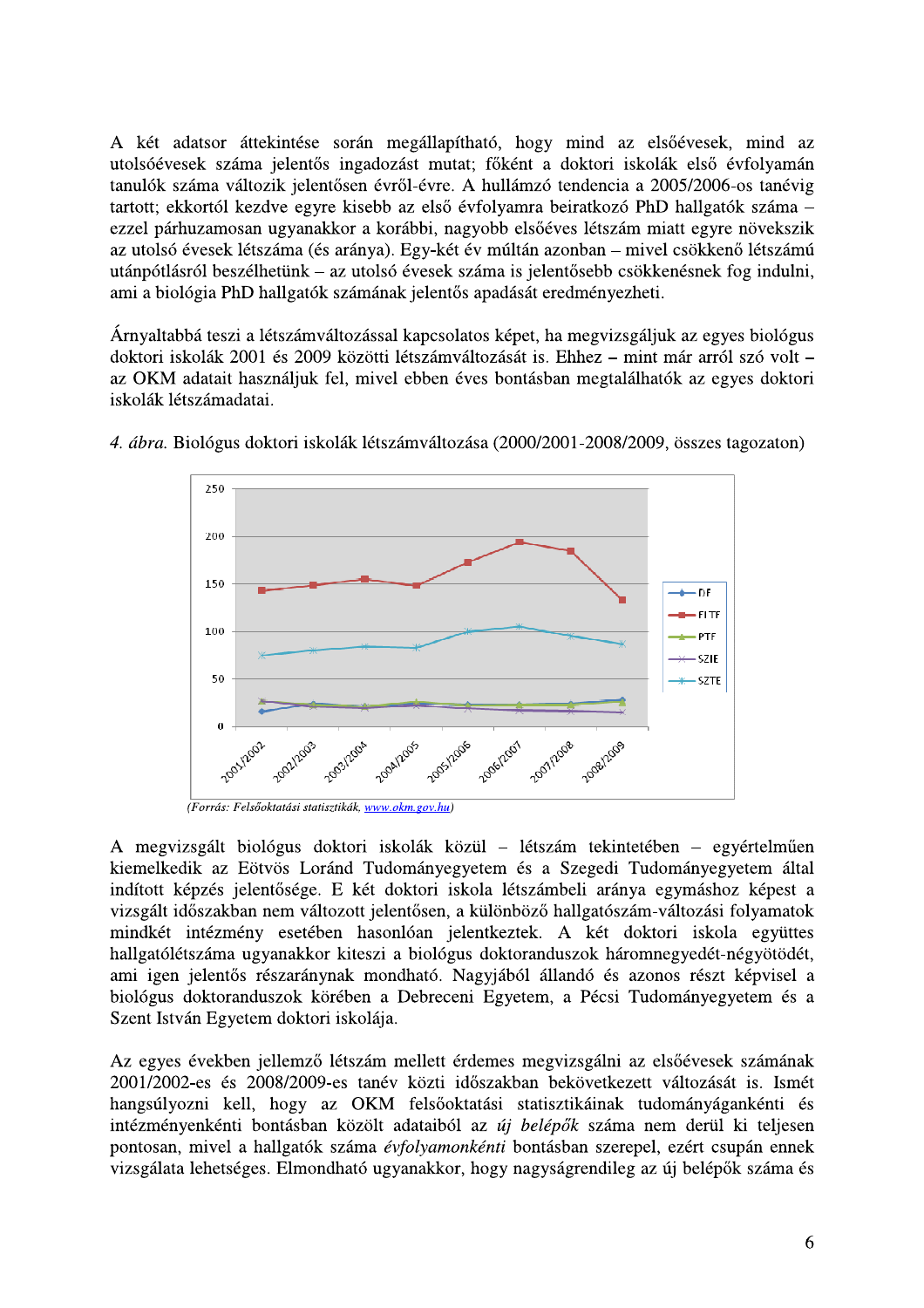az elsőévesek száma nem különbözik egymástól, így az elsőévesek számát vizsgálva nagyjából képet kaphatunk arról, hogy hány fő kezdte meg tanulmányait az adott doktori iskolában az utóbbi években.





Az adatsorokat megvizsgálva szembeötlő lehet, hogy a két legjelentősebb doktori iskola elsőéveseinek száma a tárgyalt időszakban igen eltérő módon alakult, főként annak tükrében, hogy e két doktori iskola PhD hallgatóinak össz-létszáma, illetve a létszámuk alakulása évenként meglehetősen hasonló képet mutat (ld. 4. diagram). Az elsőévesek tekintetében az ELTE esetében jelentős kilengések – növekedések és csökkenések – jellemzőek (minimum: 40 fő, maximum: 85 fő), míg a Szegedi Tudományegyetem biológus doktori iskolájában a 2003/2004-es tanév óta gyakorlatilag azonos számú elsőéves hallgatót találunk (az említett év óta a minimum 28 fő, a maximum 37 fő). A többi intézmény esetében – melyek egyébként PhD hallgatólétszám tekintetében kisebb súllyal bírnak – említést érdemlő különbségek nem tapasztalhatók az elsőéves doktoranduszok számát illetően.

#### Abszolutórium-, illetve fokozatszerzési arányok a biológus doktoranduszok körében

A biológus doktori iskolák létszámadatai mellett fontos paramétere a doktori képzésnek, hogy a beiratkozott hallgatók mekkora hányada szerez abszolutóriumot, illetve PhD fokozatot. Jelentősnek tekinthető a lemorzsolódás, illetve sok esetben a statisztikai adatok alapján sem dönthető el, hogy valaki végleg letett a fokozatszerzésről, vagy csak halogatja azt. A magas lemorzsolódási arányokhoz képest a doktoranduszok optimistán ítélik meg saját helyzetüket e tekintetben: egy korábbi felmérés adatai azt mutatják, hogy a megkérdezett PhD hallgatók több mint 80%-a tartja valószínűnek, illetve veszi biztosra fokozatszerzését.<sup>5</sup> A tényleges fokozatszerzési arányokra vonatkozó adatokkal az Országos Doktori Tanács rendelkezik; ezek a statisztikák ugyanakkor nem évenkénti bontásban közlik az adatokat, ezért jelen esetben a 2001 és 2008 között beiratkozott, abszolutóriumot, illetve PhD fokozatot szerzett doktoranduszok doktori iskolánkénti arányát vetjük össze, függetlenül attól, hogy ki melyik évben iratkozott be, illetve fejezte be sikeresen tanulmányait. (Megjegyzés: a fokozatszerzési

<sup>&</sup>lt;sup>5</sup> Fináncz Judit: A doktoranduszok helyzete Magyarországon. Educatio 2005/2., 436. o.